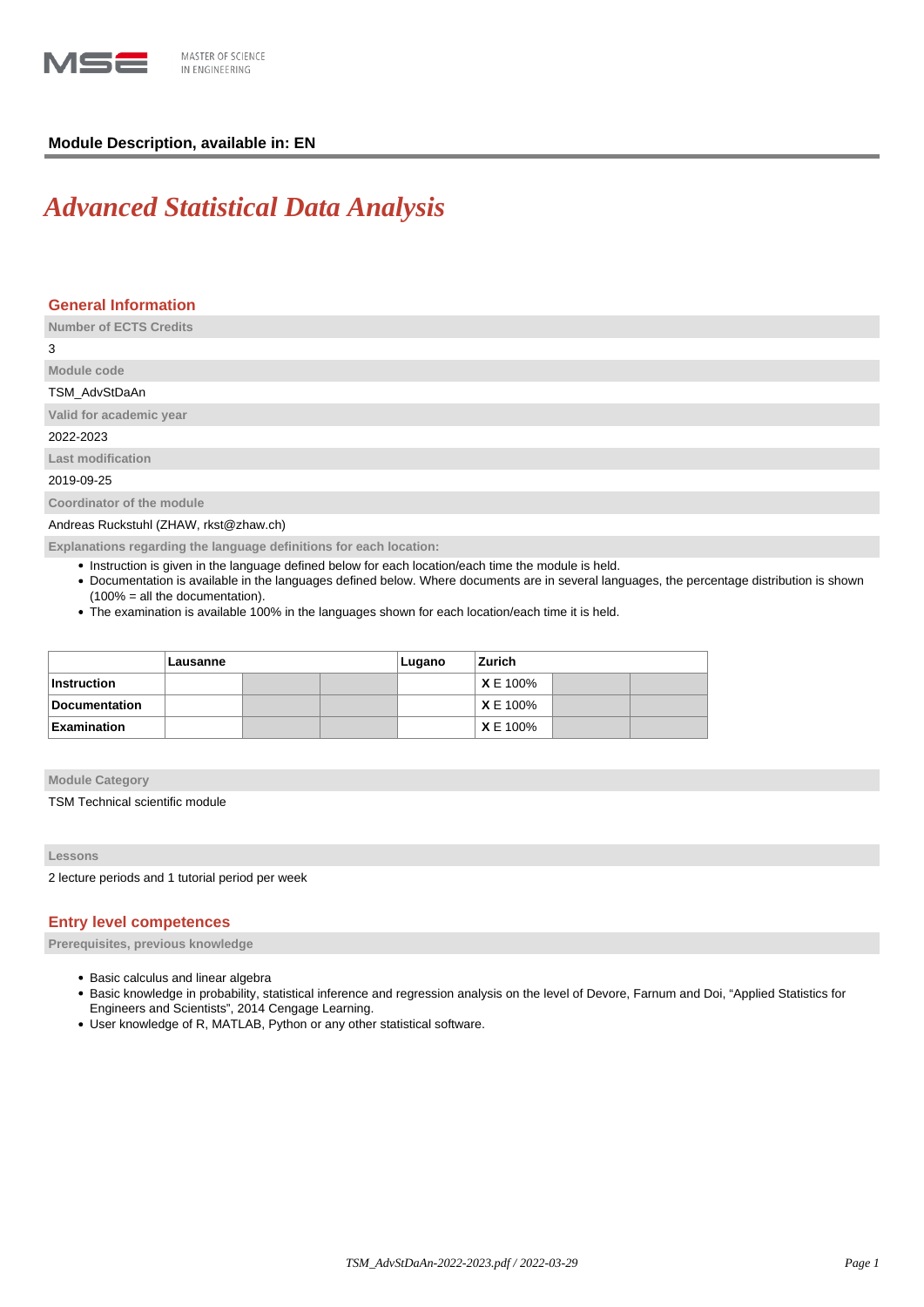## **Brief course description of module objectives and content**

One of the most used (statistical) models for inferential data analysis is the linear regression model. But it is restricted to a Gaussian distributed response and a linear function for linking the linear combination of predictors with the expected response. Generalized Linear and Additive Models (GLM, GAM) allow us to relax some of these restrictions by specifying a more general set of response distributions and non-linear link functions. Hence we can analyse a wider variety of real world phenomenon such as counts, binary outcomes proportions and amounts (i.e. non-negative realvalued data). The aim of this modelling approach is to better understand the response outcome induced by the predictors based on the available data, allowing for better and more informed interpretation of the phenomenon. The first part of this course will provide an overview over the GLM/GAM approach and will detail many benefits and a few pitfalls.

The second part of this course covers the very popular and growing field of Bayesian statistics. We start with the fundamental principles of a Bayesian approach to the analysis of data that allows for a better accounting of uncertainty and more explicit statements of assumptions. We illustrate the basic mathematical framework as well as explanations of philosophy and interpretation. We set up and discuss introducing examples and extend them to more challenging modelling approaches, where we assess the outcome of a parameter in the face of uncertainty of other parameters. Completion of this part will give you an understanding and the ability to perform basic data analyses doing the Bayesian way.

## **Aims, content, methods**

**Learning objectives and acquired competencies**

- The students are able to analyse data by Generalized Linear and Additive Models (GLM and GAM) and understand the benefits that these model approaches offer for the analysis of normally and non-normally distributed response variables.
- They also perceive the difference between a frequentist and a Bayesian modelling approach.
- The students acquire a comprehensive overview how the open source statistical environment R is used and are able to perform a data analysis applying the techniques introduced in the course on real data sets.

#### **Contents of module with emphasis on teaching content**

First Part (8 weeks):

- Review of the concepts of multiple linear regression analysis with respect to inference, prediction, model evaluation and variable selection. Introducing some advanced topics in linear regression modelling. (3 weeks)
- Extending the linear regression model to generalized linear and additive models including logistic, Poisson, and Gamma regression. Revise inference, evaluation and variable selection for such models. (5 weeks)

#### Second Part (6 weeks):

- Concepts of Bayesian statistics. Set up and make inference in a Bayesian model with specifying suitable prior distributions. (2 weeks)
- Making inference in a Bayesian framework by simulating from the model directly, via an exact approach and by applying MCMC-techniques, e.g. the Metropolis–Hastings sampling algorithm. (4 weeks)

The contents listed are illustrated with used cases from the industrial and scientific fields. The practical work is done with the open source statistical analysis environment R.

## **Teaching and learning methods**

Classroom teaching and practical work on computer with the statistical analysis environment R.

#### **Literature**

Slides and lecture notes will be available in addition to recommended book chapters.

#### **Assessment**

**Certification requirements**

Module does not use certification requirements

**Basic principle for exams**

**As a rule, all the standard final exams for modules and also all resit exams are to be in written form**

**Standard final exam for a module and written resit exam**

**Kind of exam**

written

**Duration of exam**

120 minutes